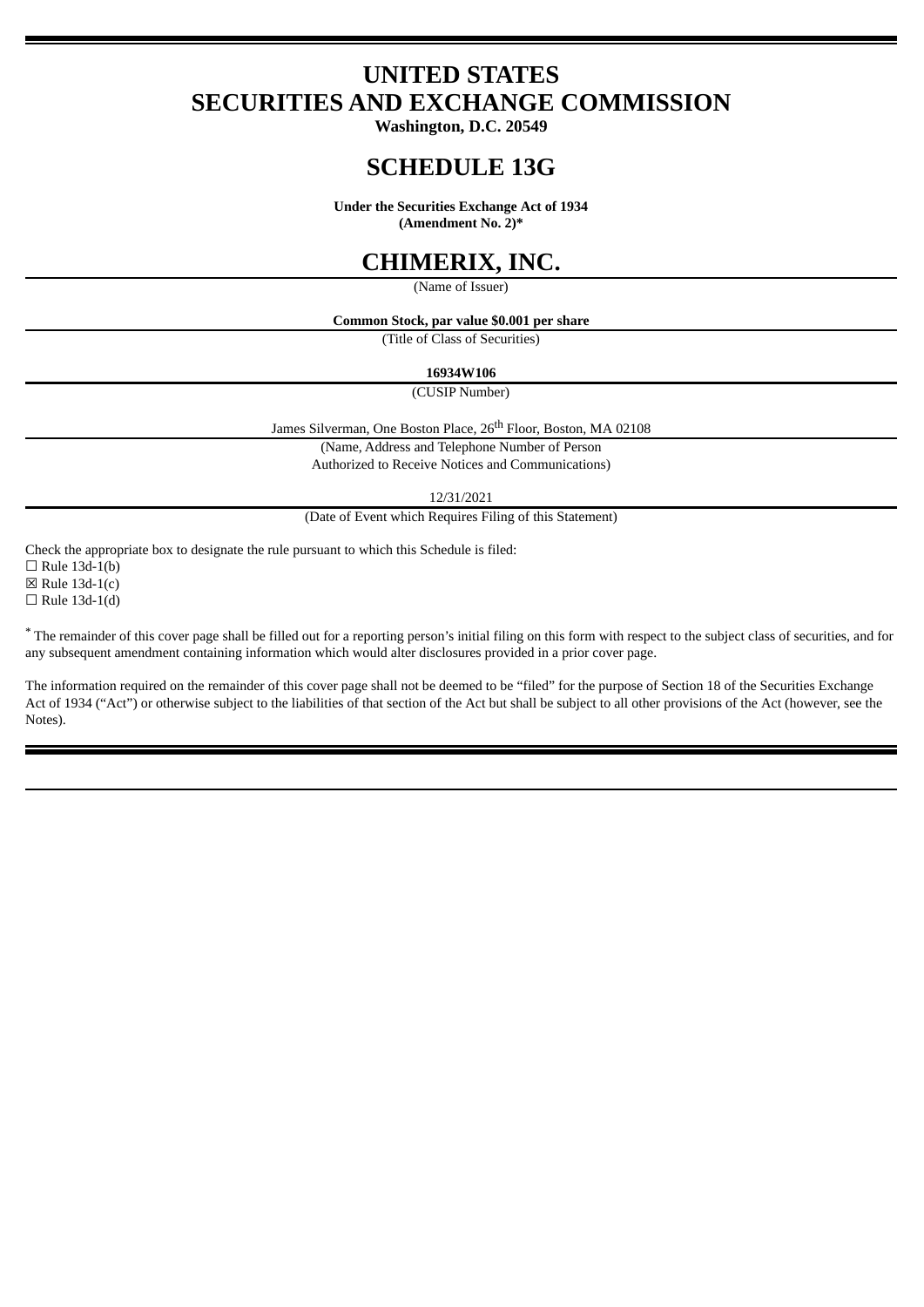| 1.               | NAMES OF REPORTING PERSONS                                                          |
|------------------|-------------------------------------------------------------------------------------|
|                  | Opaleye Management Inc.                                                             |
|                  |                                                                                     |
|                  | I.R.S. IDENTIFICATION NOS. OF ABOVE PERSONS (ENTITIES ONLY)                         |
|                  | 20-5648796                                                                          |
|                  |                                                                                     |
| 2.               | CHECK THE APPROPRIATE BOX IF A MEMBER OF A GROUP (see instructions)                 |
|                  | $(a)$ [ ]                                                                           |
|                  | $(b)$ [ ]                                                                           |
| 3.               | <b>SEC USE ONLY</b>                                                                 |
|                  |                                                                                     |
|                  |                                                                                     |
| $\overline{4}$ . | CITIZENSHIP OR PLACE OF ORGANIZATION                                                |
|                  |                                                                                     |
|                  | Massachusetts                                                                       |
|                  | <b>SOLE VOTING POWER</b><br>5.                                                      |
|                  |                                                                                     |
|                  | $\overline{0}$<br>NUMBER OF                                                         |
|                  | <b>SHARED VOTING POWER</b><br>6.<br><b>SHARES</b>                                   |
|                  | <b>BENEFICIALLY</b><br>5,580,000                                                    |
|                  | <b>OWNED</b><br><b>SOLE DISPOSITIVE POWER</b><br>7.                                 |
|                  | <b>BY EACH</b>                                                                      |
|                  | <b>REPORTING</b><br>$\mathbf{0}$                                                    |
|                  | PERSON WITH.<br>SHARED DISPOSITIVE POWER<br>8.                                      |
|                  |                                                                                     |
|                  | 5,580,000                                                                           |
| 9.               | AGGREGATE AMOUNT BENEFICIALLY OWNED BY EACH REPORTING PERSON                        |
|                  |                                                                                     |
|                  | 5,580,000                                                                           |
| 10.              | CHECK IF THE AGGREGATE AMOUNT IN ROW (9) EXCLUDES CERTAIN SHARES (see instructions) |
|                  | Γl                                                                                  |
| 11.              | PERCENT OF CLASS REPRESENTED BY AMOUNT IN ROW (9)                                   |
|                  |                                                                                     |
|                  | 6.4%                                                                                |
| 12.              | TYPE OF REPORTING PERSON (see instructions)                                         |
|                  |                                                                                     |
|                  | CO                                                                                  |
|                  |                                                                                     |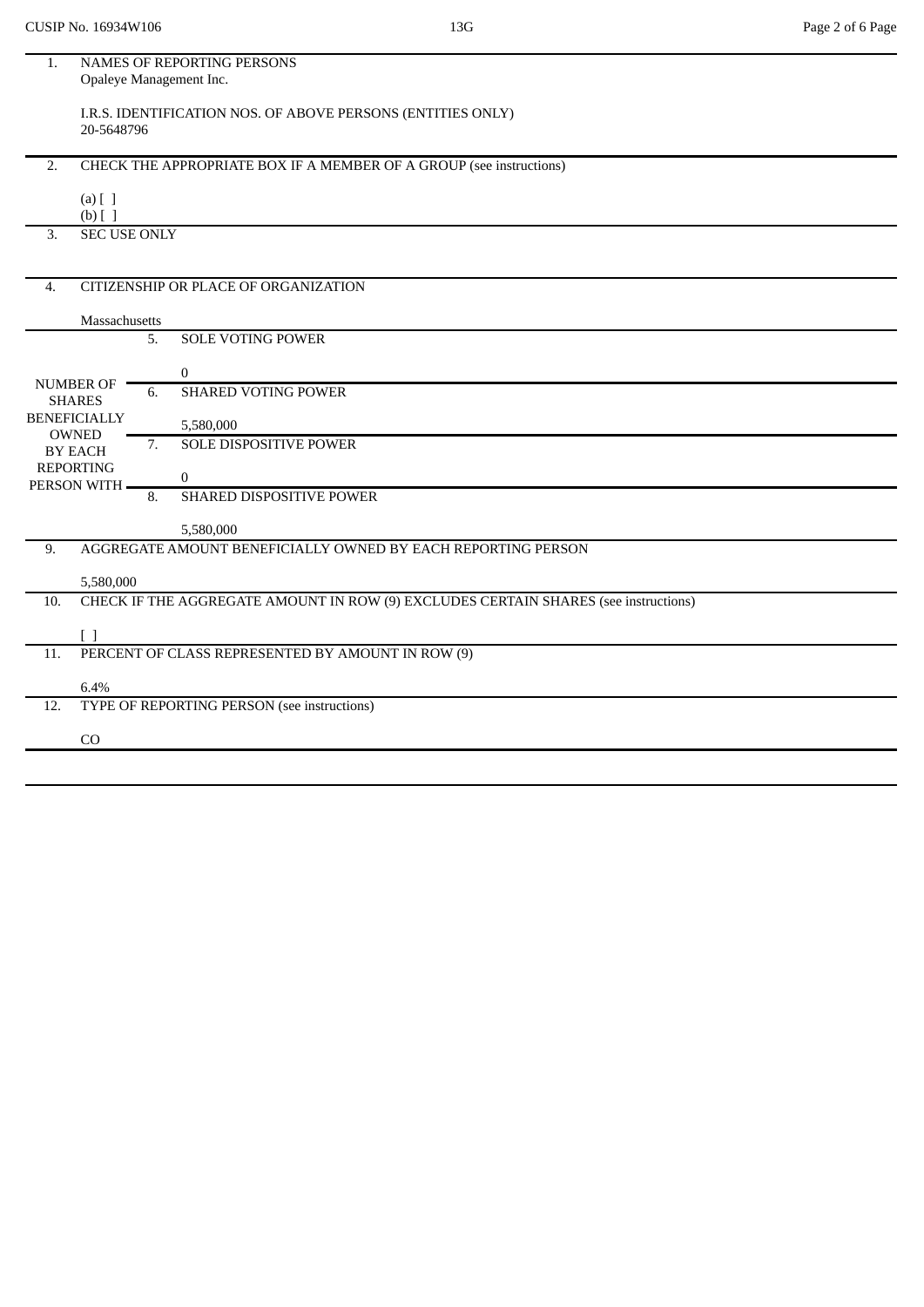#### **Item 1.**

- (a) Name of Issuer: Chimerix, Inc. (the "Company").
- (b) Address of Issuer's Principal Executive Offices: 2505 Meridian Parkway, Suite 100, Durham, NC 27713

### **Item 2.**

(a) Name of Person Filing: This statement is filed by the entities and persons listed below, who are collectively referred to herein as "Reporting Persons" with respect to the shares of common stock of the Company:

Opaleye Fund

Opaleye, L.P. (the "Opaleye Fund"), a private fund formed in the state of Delaware.

Investment Manager

Opaleye Management Inc. (the "Investment Manager"), with respect to the shares of common stock held by the Opaleye Fund, a private fund to which the Investment Manager serves as investment manager. The Investment Manager also serves as a portfolio manager for a separate managed account (the "Managed Account") and may be deemed to indirectly beneficially own securities owned by the Managed Account. The Investment Manager disclaims beneficial ownership of the shares held by the Managed Account.

### Reporting Individual

Mr. James Silverman (the "Reporting Individual"), with respect to the shares of common stock held by the Opaleye Fund. Mr. Silverman is the President of the Investment Manager.

(b) Address of the Principal Office or, if none, residence

One Boston Place, 26<sup>th</sup> Floor, Boston, MA 02108

(c) Citizenship

Citizenship is set forth in Row 4 of the cover page for each Reporting Person and is incorporated herein by reference for each such Reporting Person.

(d) Title of Class of Securities

Common Stock, \$0.001 par value per share

(e) CUSIP Number 16934W106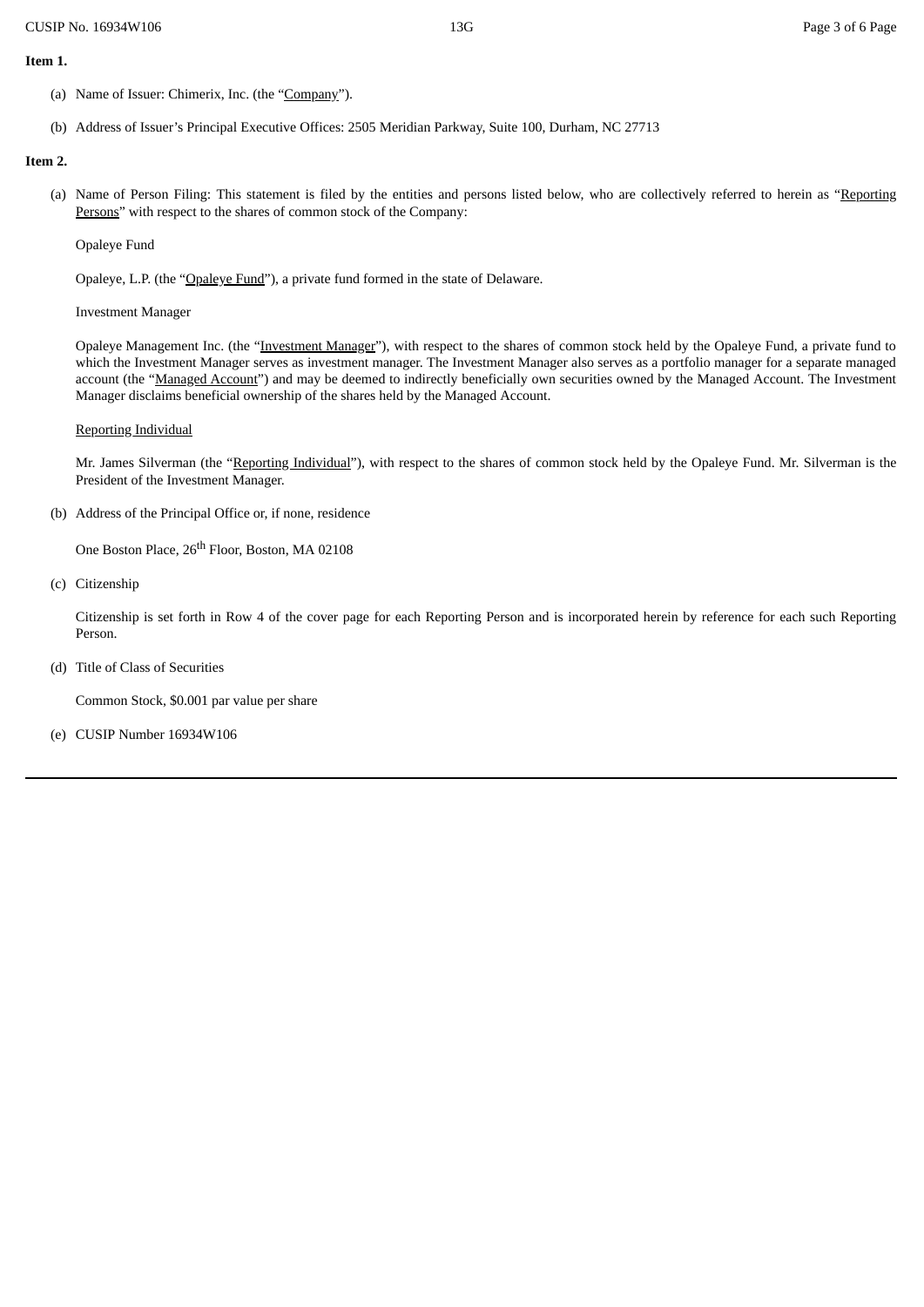### Item 3. If this statement is filed pursuant to §§240.13d-1(b) or 240.13d-2(b) or (c), check whether the person filing is a:

- (a)  $\Box$  Broker or dealer registered under section 15 of the Act (15 U.S.C. 780).
- (b)  $\Box$  Bank as defined in section 3(a)(6) of the Act (15 U.S.C. 78c).
- (c)  $\Box$  Insurance company as defined in section 3(a)(19) of the Act (15 U.S.C. 78c).
- (d) ☐ Investment company registered under section 8 of the Investment Company Act of 1940 (15 U.S.C. 80a-8).
- (e)  $\Box$  An investment adviser in accordance with §240.13d-1(b)(1)(ii)(E);
- (f)  $\Box$  An employee benefit plan or endowment fund in accordance with §240.13d-1(b)(1)(ii)(F);
- (g)  $\Box$  A parent holding company or control person in accordance with §240.13d-1(b)(1)(ii)(G);
- (h)  $\Box$  A savings associations as defined in Section 3(b) of the Federal Deposit Insurance Act (12 U.S.C. 1813);
- (i)  $\Box$  A church plan that is excluded from the definition of an investment company under section 3(c)(14) of the Investment Company Act of 1940 (15 U.S.C. 80a-3);
- (j)  $\Box$  Group, in accordance with §240.13d-1(b)(1)(ii)(J).

#### **Item 4. Ownership.**

Provide the following information regarding the aggregate number and percentage of the class of securities of the issuer identified in Item 1.

- (a) Amount beneficially owned: 5,580,000
- (b) Percent of class: 6.4%
- (c) Number of shares as to which the person has: 5,580,000
	- (i) Sole power to vote or to direct the vote .0
	- (ii) Shared power to vote or to direct the vote .5,580,000
	- (iii) Sole power to dispose or to direct the disposition of .0
	- (iv) Shared power to dispose or to direct the disposition of 5,580,000

*Instruction*. For computations regarding securities which represent a right to acquire an underlying security *see* §240.13d-3(d)(1).

#### **Item 5. Ownership of Five Percent or Less of a Class.**

If this statement is being filed to report the fact that as of the date hereof the reporting person has ceased to be the beneficial owner of more than five percent of the class of securities, check the following  $\square$ .

*Instruction*. Dissolution of a group requires a response to this item.

Not applicable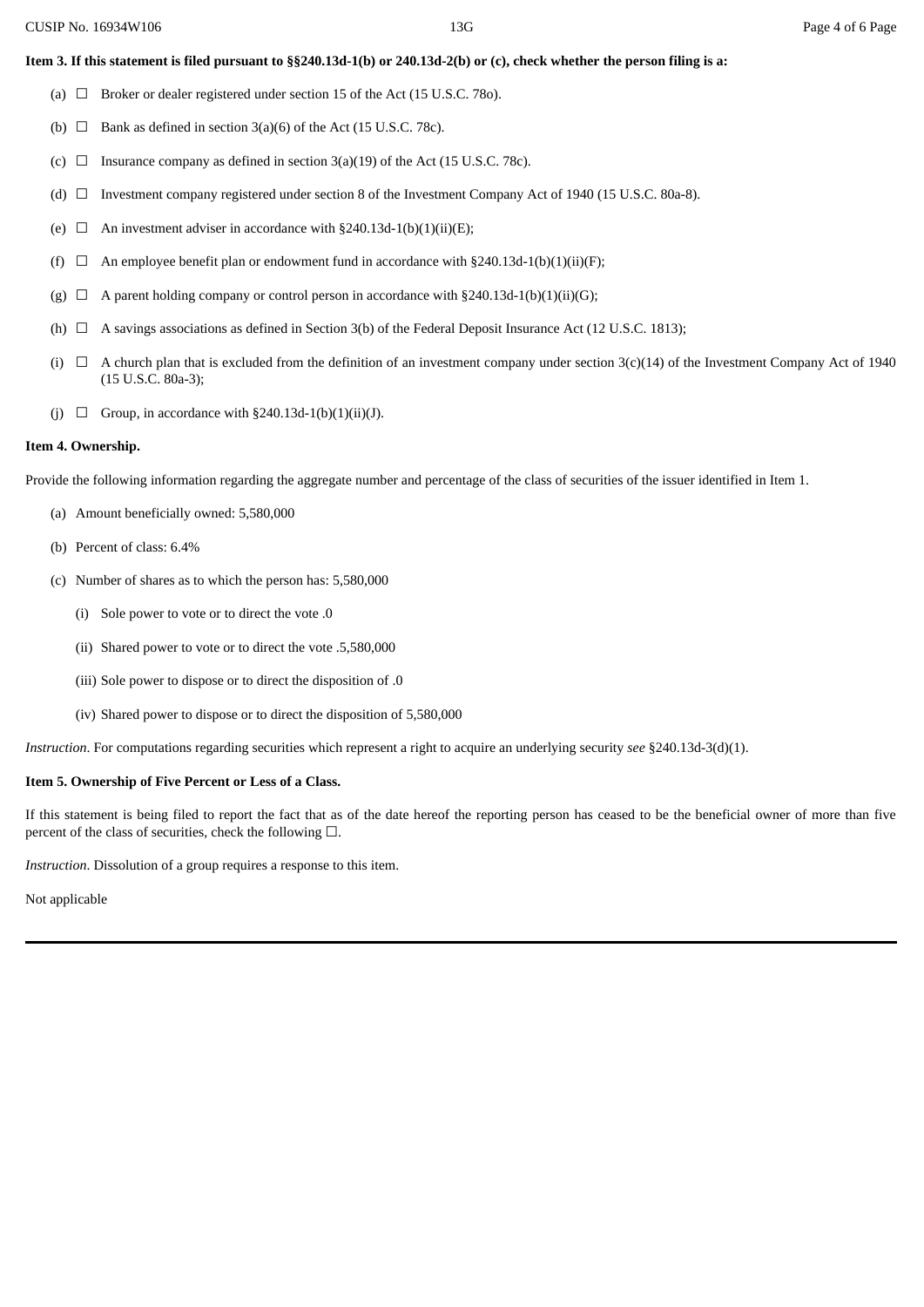### **Item 6. Ownership of More than Five Percent on Behalf of Another Person.**

Not applicable

Item 7. Identification and Classification of the Subsidiary Which Acquired the Security Being Reported on By the Parent Holding Company.

Not applicable

## **Item 8. Identification and Classification of Members of the Group.**

Not applicable

## **Item 9. Notice of Dissolution of Group.**

Not applicable

## **Item 10. Certification.**

(a) The following certification shall be included if the statement is filed pursuant to §240.13d-1(b):

By signing below I certify that, to the best of my knowledge and belief, the securities referred to above were acquired and are held in the ordinary course of business and were not acquired and are not held for the purpose of or with the effect of changing or influencing the control of the issuer of the securities and were not acquired and are not held in connection with or as a participant in any transaction having that purpose or effect.

(b) The following certification shall be included if the statement is filed pursuant to §240.13d-1(c):

By signing below I certify that, to the best of my knowledge and belief, the securities referred to above were not acquired and are not held for the purpose of or with the effect of changing or influencing the control of the issuer of the securities and were not acquired and are not held in connection with or as a participant in any transaction having that purpose or effect.